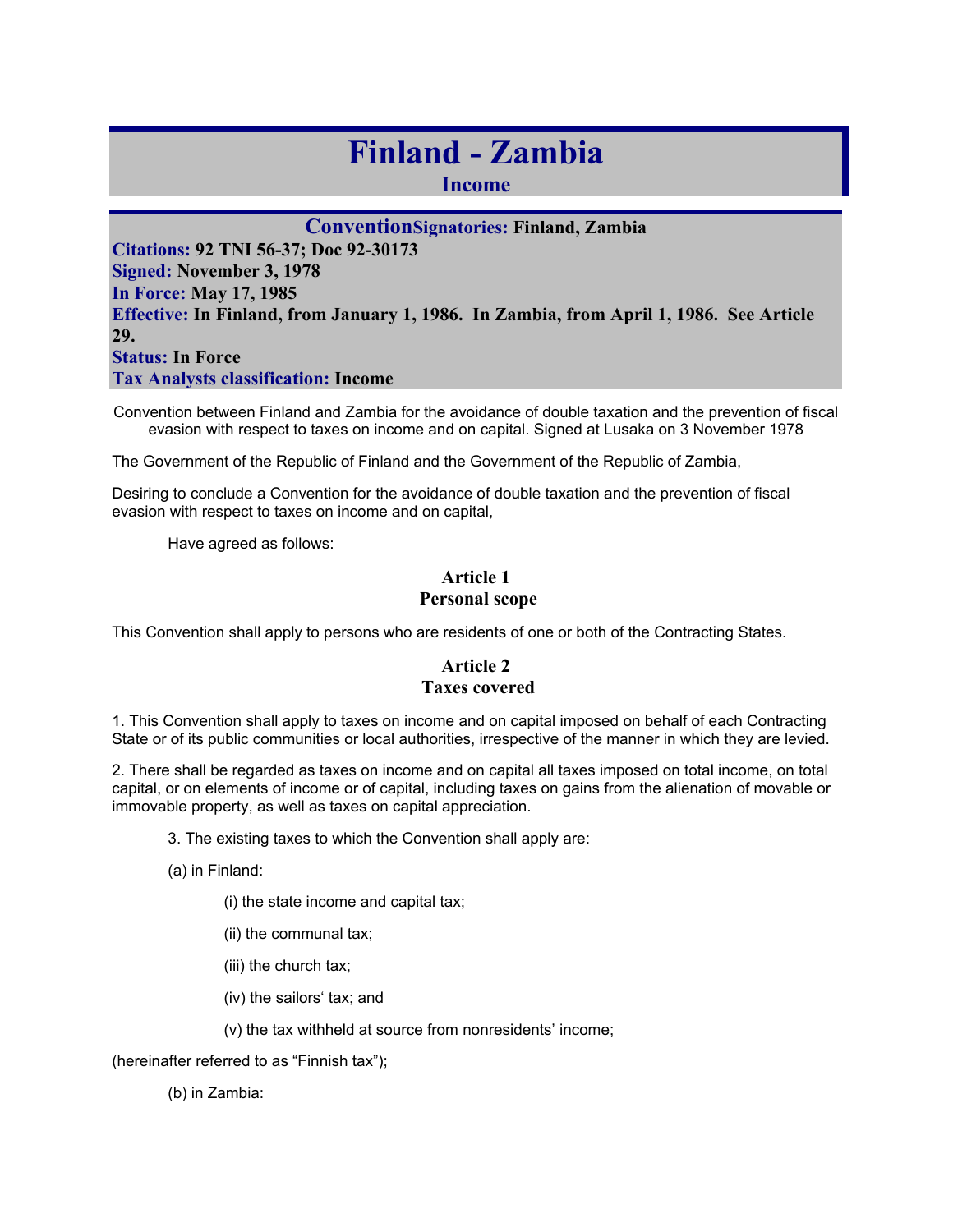- (i) the income tax;
- (ii) the mineral tax;
- (iii) the personal levy;

(hereinafter referred to as "Zambian tax").

4. The Convention shall apply also to any identical or substantially similar taxes which are imposed after the date of signature of this Convention in addition to, or in place of, the existing taxes. The competent authorities of the Contracting States shall notify to each other any significant changes which have been made in their respective taxation laws.

## **Article 3 General definitions**

1. In this Convention, unless the context otherwise requires:

(a) The term "Finland" means the Republic of Finland and, when used in a geographical sense, means the territory of the Republic of Finland, and any area adjacent to the territorial waters of the Republic of Finland within which, under the laws of Finland and in accordance with international law, the rights of Finland with respect to the exploration and exploitation of the natural resources of the sea bed and its sub-soil may be exercised;

(b) the term "Zambia" means the Republic of Zambia;

(c) the terms "a Contracting State" and "the other Contracting State" mean Finland or Zambia, as the context requires:

(d) the term "person" comprises an individual, a company and any other body of persons;

(e) the term "company" means any body corporate or any entity which is treated as a body corporate for tax purposes;

(f) the terms "enterprise of a Contracting State" and "enterprise of the other Contracting State" mean respectively an enterprise carried on by a resident of a Contracting State and an enterprise carried on by a resident of the other Contracting State;

(g) the term "national" means any individual possessing the nationality of a Contracting State, and any legal person, partnership and association deriving its status as such from the laws in force in a Contracting State;

(h) the term "international traffic" means any transport by a ship or aircraft operated by an enterprise which has its place of effective management in a Contracting State, except when the ship or aircraft is operated solely between places in the other Contracting State;

- (i) the term "competent authority" means:
- (i) in Finland, the Ministry of Finance or its authorised representative;
- (ii) in Zambia, the Commissioner of Taxes or his authorised representative.

2. As regards the application of the Convention by a Contracting State any term not defined therein shall, unless the context otherwise requires, have the meaning which it has under the law of that State concerning the taxes to which the Convention applies.

# **Article 4 Fiscal domicile**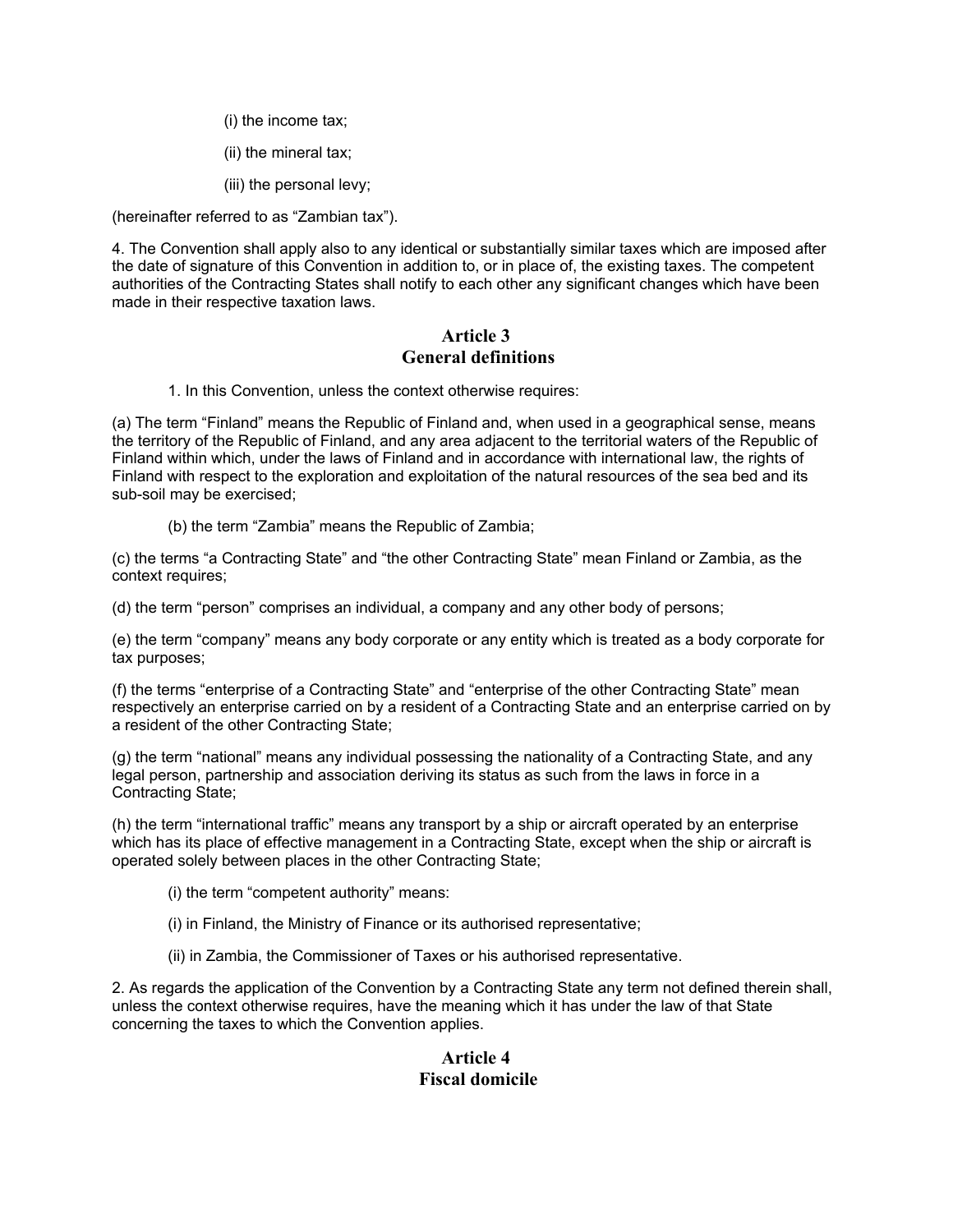1. For the purposes of this Convention, the term "resident of a Contracting State" means any person who, under the law of that State, is liable to taxation therein by reason of his domicile, residence, place of management or any other criterion of a similar nature. An undivided estate of a deceased person shall be deemed to be a resident of the Contracting State of which the deceased was a resident at the time of his death according to the preceding sentence or the provisions of paragraph 2. However, this term does not include any person who is liable to taxation in that Contracting State is respect only of income from sources in that State or capital situated therein.

2. Where by reason of the provisions of paragraph 1 an individual is a resident of both Contracting States, then his status shall be determined as follows:

(a) He shall be deemed to be a resident of the Contracting State in which he has a permanent home available to him. If he has a permanent home available to him in both Contracting States, he shall be deemed to be a resident of the Contracting State with which his personal and economic relations are closest (centre of vital interests);

(b) If the Contracting State in which he has his centre of vital interests cannot be determined, or if he has not a permanent home available to him in either Contracting State, he shall be deemed to be a resident of the Contracting State in which he has an habitual abode;

(c) If he has an habitual abode in both Contracting States or in neither of them, he shall be deemed to be a resident of the Contracting State of which he is a national;

(d) If he is a national of both Contracting States or of neither of them, the competent authorities of the Contracting States shall settle the question by mutual agreement.

3. Where by reason of the provisions of paragraph 1 a person, other than an individual, is a resident of both Contracting States, then it shall be deemed to be a resident of the Contracting State in which its place of effective management is situated.

## **Article 5 Permanent establishment**

1. For the purposes of this Convention, the term "permanent establishment" means a fixed place of business through which the business of an enterprise is wholly or partly carried on.

- 2. The term "permanent establishment" shall include especially:
- (a) a place of management;
- (b) a branch;
- (c) an office;
- (d) a factory;
- (e) a workshop; and

(f) a mine, an oil well, a quarry or any other place of extraction of natural resources.

3. A building site or a construction, assembly or installation project or supervisory activities in connection therewith constitutes a permanent establishment only if such site, project or activity lasts for a period of more than six months.

4. The furnishing of services, including management or consultancy services, by an enterprise of a Contracting State through employees or other personnel, where activities of that nature continue (for the same or a connected project) in the other Contracting State for a period or periods aggregating more than three months within any twelve-month period shall constitute a permanent establishment in that other State.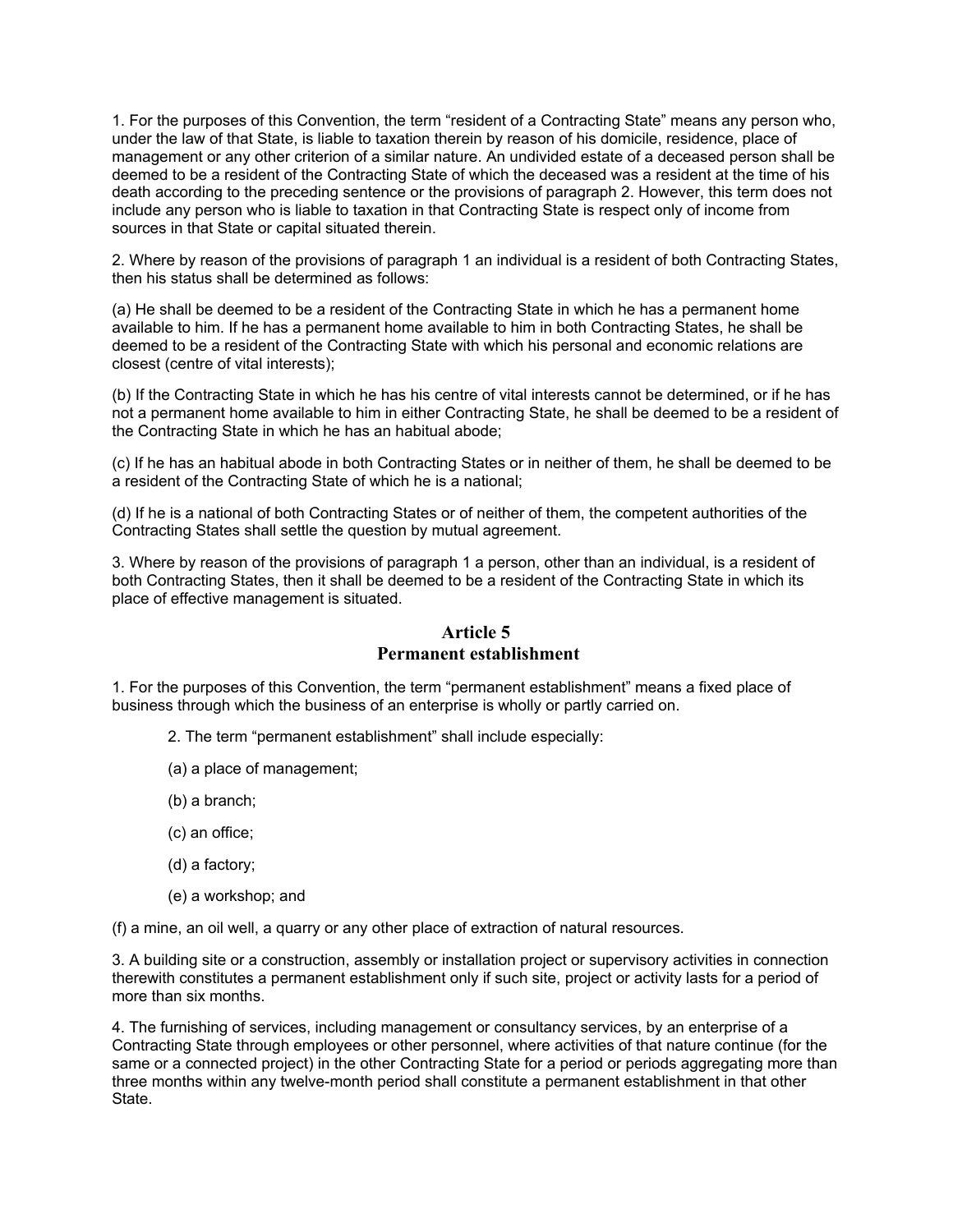5. The term "permanent establishment" shall be deemed not to include:

(a) the use of facilities solely for the purpose of storage, display or delivery of goods or merchandise belonging to the enterprise;

(b) the maintenance of a stock of goods or merchandise belonging to the enterprise solely for the purpose of storage, display or delivery;

(c) the maintenance of a stock of goods or merchandise belonging to the enterprise solely for the purpose of processing by another enterprise;

(d) the maintenance of a fixed place of business solely for the purpose of purchasing goods or merchandise, or for collecting information, for the enterprise;

(e) the maintenance of a fixed place of business solely for the purpose of carrying on, for the enterprise, any other activity of a preparatory or auxiliary character;

(f) the maintenance of a fixed place of business solely for any combination of activities mentioned in subparagraphs (a) to (e) provided that the overall activity of the fixed place of business resulting from this combination is of a preparatory or auxiliary character.

6. A person acting in a Contracting State on behalf of an enterprise of the other Contracting State-other than an agent of an independent status to whom the provisions of paragraph 8 apply-shall be deemed to be a permanent establishment in the first-mentioned State if:

(a) he has, and habitually exercises in that State, an authority to conclude contracts on behalf of the enterprise, unless his activities are limited to the purchase of goods or merchandise for that enterprise, or

(b) he has no such authority, but habitually maintains in the first-mentioned State a stock of goods or merchandise from which he regularly delivers goods or merchandise on behalf of the enterprise.

7. An insurance enterprise of a Contracting State shall, except in regard to re-insurance, be deemed to have a permanent establishment in the other Contracting State, if it collects premiums in the territory of that other State or insures risks situated therein through an employee or through a representative who is not an agent of an independent status within the meaning of paragraph 8.

8. An enterprise of a Contracting State shall not be deemed to have a permanent establishment in the other Contracting State merely because it carries on business in that other State through a broker, general commission agent or any other agent of an independent status, where such persons are acting in the ordinary course of their business.

9. The fact that a company which is a resident of a Contracting State controls or is controlled by a company which is a resident of the other Contracting State, or which carries on business in that other State (whether through a permanent establishment or otherwise), shall not of itself constitute either company a permanent establishment of the other.

#### **Article 6 Income from immovable property**

1. Income from immovable property including income from agriculture or forestry may be taxed in the Contracting State in which such property is situated.

2. (a) The term "immovable property" shall, subject to the provisions of subparagraphs (b) and (c), be defined in accordance with the law of the Contracting State in which the property in question is situated.

(b) The term "immovable property" shall in any case include property accessory to immovable property, livestock and equipment used in agriculture and forestry, rights to which the provisions of general law respecting landed property apply, usufruct of immovable property and rights to variable or fixed payments as consideration for the working of, or the right to work, mineral deposits, sources and other natural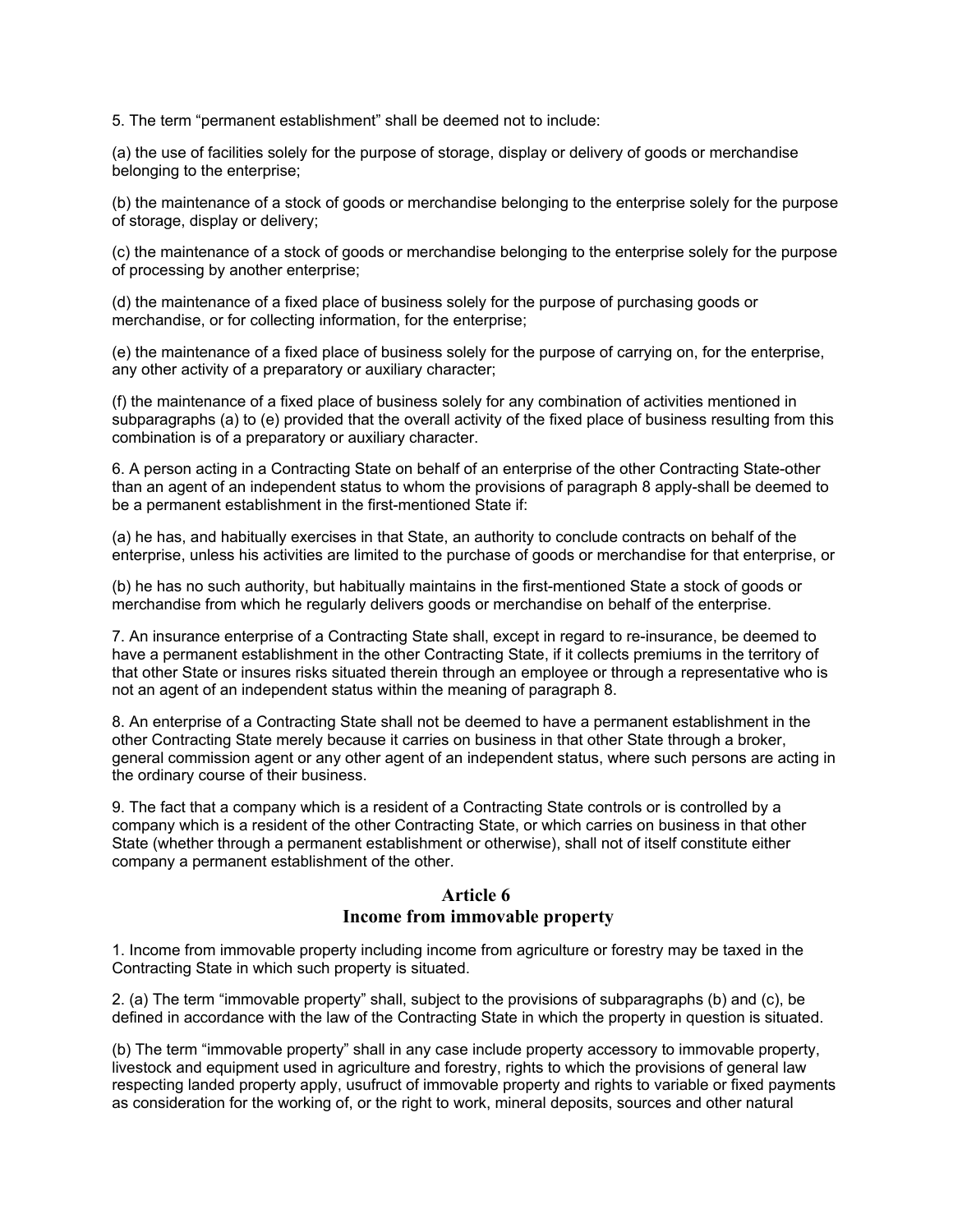resources.

(c) Ships and aircraft shall not be regarded as immovable property.

3. The provisions of paragraph 1 shall apply to income derived from the direct use, letting, or use in any other form of immovable property.

4. Where the ownership of shares or other corporate rights in a company entitles the owner of such shares or corporate rights to the enjoyment of immovable property owned by the company, the income from the direct use, letting, or use in any other form of such right to enjoyment may be taxed in the Contracting State in which the immovable property is situated.

5. The provisions of paragraphs 1 and 3 shall also apply to the income from immovable property of an enterprise and to income from immovable property used for the performance of independent personal services.

The provisions of paragraph 4 shall likewise apply to the income from a right of enjoyment referred to in that paragraph of an enterprise and to income from such right of enjoyment used for the performance of independent personal services.

6. In determining the income from immovable property which a resident of a Contracting State has in the other Contracting State expenses (including interest on debt-claims) which are incurred for the purposes of such property shall be allowed as deductions on the same conditions as they are allowed to residents of that other State.

# **Article 7 Business profits**

1. The profits of an enterprise of a Contracting State shall be taxable only in that State unless the enterprise carries on business in the other Contracting State through a permanent establishment situated therein. If the enterprise carries on business as aforesaid, the profits of the enterprise may be taxed in the other State but only so much of them as is attributable to that permanent establishment and to sales of goods or merchandise, or the supply of services, where such sales or services are of the same kind as, or of a similar kind to, those effected through that permanent establishment.

2. Subject to the provisions of paragraph 3, where an enterprise of a Contracting State carries on business in the other Contracting State through a permanent establishment situated therein, there shall in each Contracting State be attributed to that permanent establishment the profits which it might be expected to make if it were a distinct and separate enterprise engaged in the same or similar activities under the same or similar conditions and dealing wholly independently with the enterprise of which it is a permanent establishment.

3. In the determination of the profits of a permanent establishment there shall be allowed as deductions expenses which are incurred for the purpose of the permanent establishment including executive and general administrative expenses so incurred, whether in the State in which the permanent establishment is situated or elsewhere.

4. Insofar as it has been customary in a Contracting State to determine the profits to be attributed to a permanent establishment on the basis of an apportionment of the total profits of the enterprise to its various parts, nothing in paragraph 2 shall preclude that Contracting State from determining the profits to be taxed by such an apportionment as may be customary. The method of apportionment adopted shall, however, be such that the result shall be in accordance with the principles embodied in this Article.

5. No profits shall be attributed to a permanent establishment by reason of the mere purchase by that permanent establishment of goods or merchandise for the enterprise.

6. For the purposes of the preceding paragraphs, the profits to be attributed to the permanent establishment shall be determined by the same method year by year unless there is good and sufficient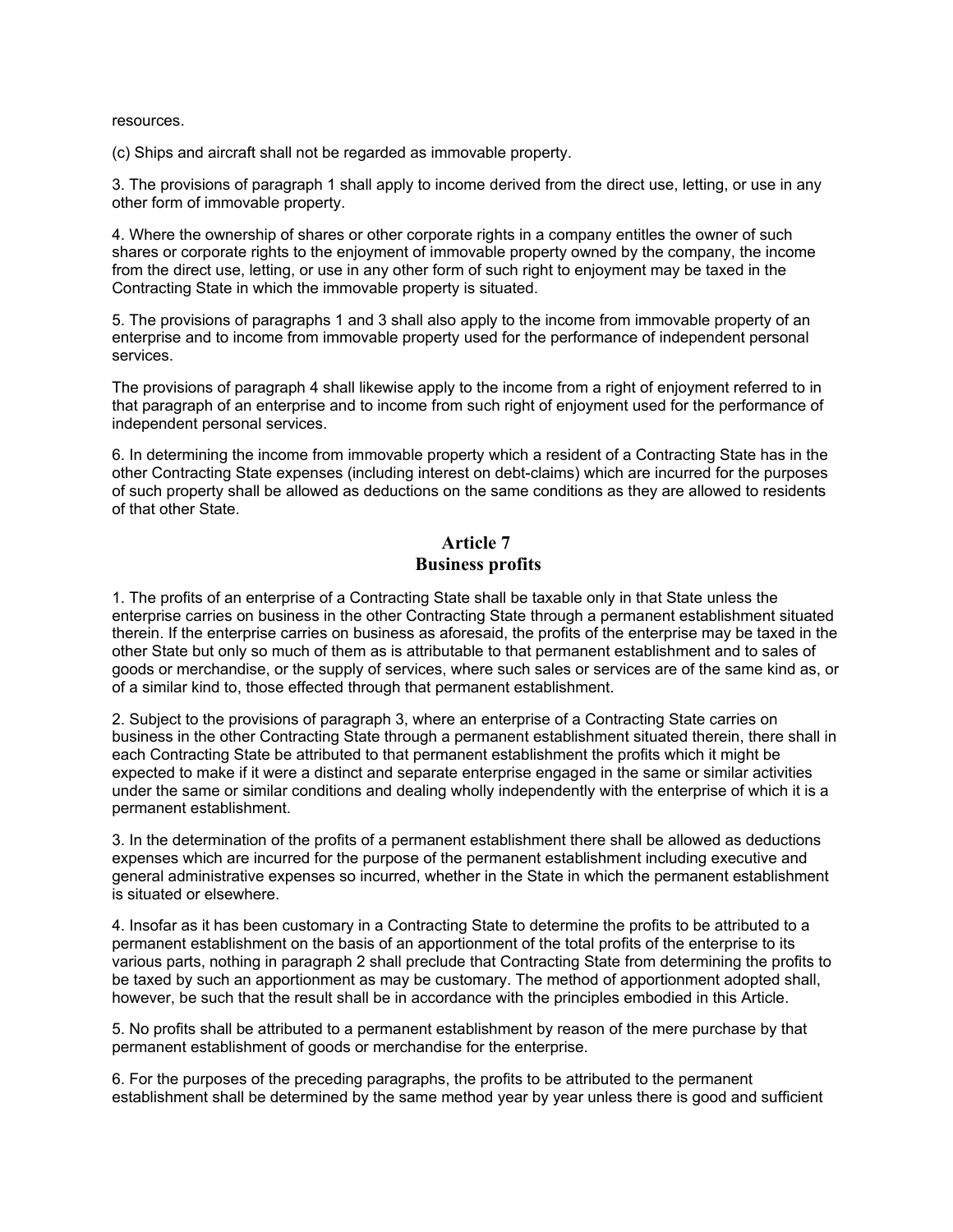reason to the contrary.

7. Where profits include items of income which are dealt with separately in other Articles of this Convention, then the provisions of those Articles shall not be affected by the provisions of this Article.

## **Article 8 Shipping and air transport**

1. Profits from the operation of ships or aircraft in international traffic shall be taxable only in the Contracting State in which the place of effective management of the enterprise is situated.

2. If the place of effective management of a shipping enterprise is aboard a ship, then it shall be deemed to be situated in the Contracting State in which the home harbour of the ship is situated, or, if there is no such home harbour, in the Contracting State of which the operator of the ship is a resident.

3. The provisions of paragraph 1 shall also apply to profits derived from the participation in a pool, a joint business or in an international operating agency.

## **Article 9 Associated enterprises**

**Where** 

(a) an enterprise of a Contracting State participates directly or indirectly in the management, control or capital of an enterprise of the other Contracting State, or

(b) the same persons participate directly or indirectly in the management, control or capital of an enterprise of a Contracting State and an enterprise of the other Contracting State,

and in either case conditions are made or imposed between the two enterprises in their commercial or financial relations which differ from those which would be made between independent enterprises, then any profits which would, but for those conditions, have accrued to one of the enterprises, but, by reason of those conditions, have not so accrued, may be included in the profits of that enterprise and taxed accordingly.

## **Article 10 Dividends**

1. Dividends paid by a company which is a resident of a Contracting State to a resident of the other Contracting State may be taxed in that other State.

2. However, such dividends may also be taxed in the Contracting State of which the company paying the dividends is a resident, and according to the law of that State, but if the recipient is the beneficial owner of the dividends the tax so charged shall not exceed:

(a) 5 per cent of the gross amount of the dividends if the beneficial owner is a company (excluding partnership) which holds directly at least 25 per cent of the capital of the company paying the dividends;

(b) 15 per cent of the gross amount of the dividends in all other cases.

The competent authorities of the Contracting States shall by mutual agreement settle the mode of application of this limitation.

This paragraph shall not affect the taxation of the company in respect of the profits out of which the dividends are paid.

3. The term "dividends" as used in this Article means income from shares, or other rights, not being debtclaims, participating in profits, as well as income from other corporate rights which is subjected to the same taxation treatment as income from shares by the taxation law of the State of which the company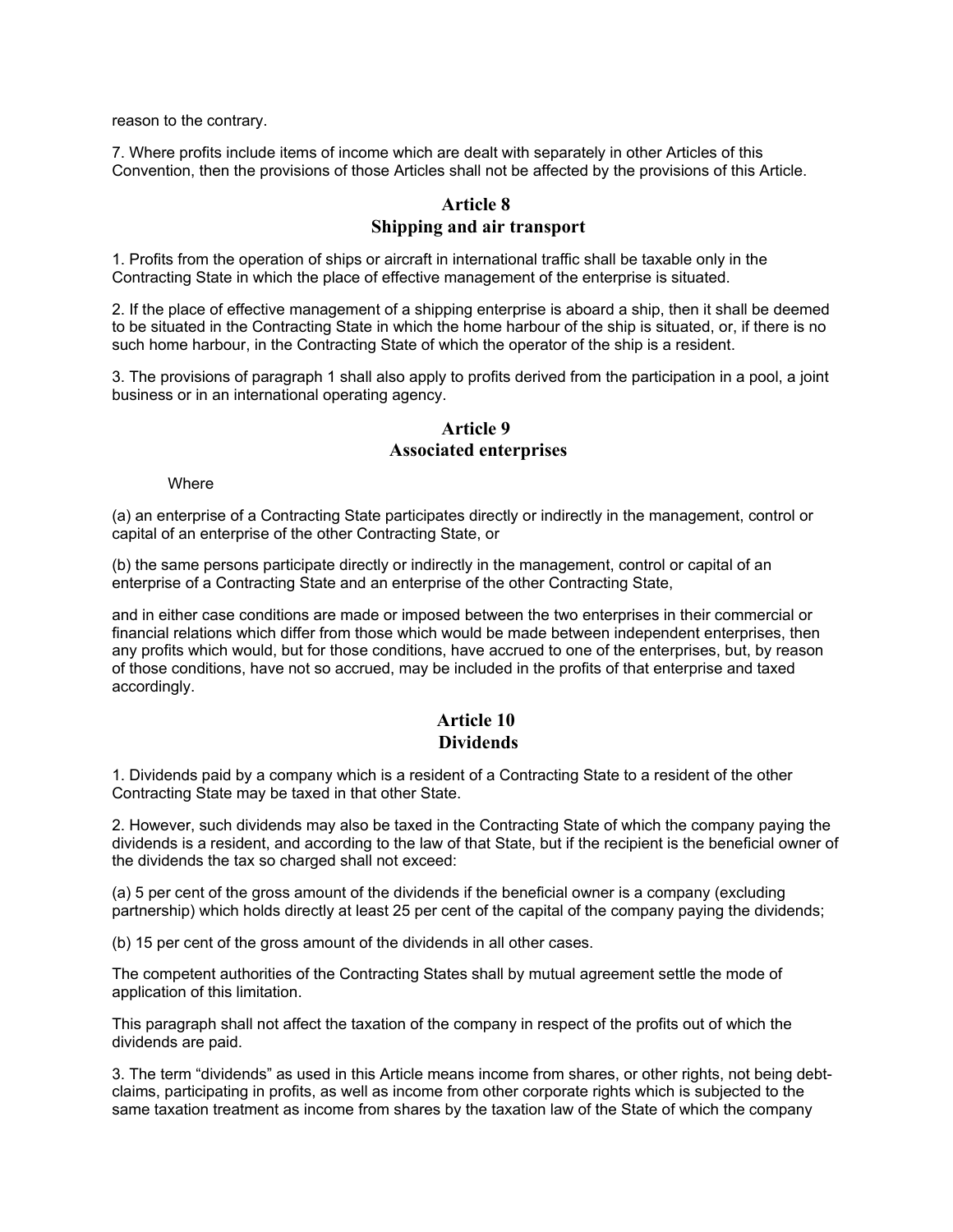making the distribution is a resident.

4. The provisions of paragraphs 1 and 2 shall not apply if the beneficial owner of the dividends, being a resident of a Contracting State, carries on business in the other Contracting State of which the company paying the dividends is a resident, through a permanent establishment situated therein, or performs in that other State independent personal services from a fixed base situated therein, and the holding in respect of which the dividends are paid is effectively connected with such permanent establishment or fixed base. In such a case, the provisions of Article 7 or Article 14, as the case may be, shall apply.

5. Where a company which is a resident of a Contracting State derives profits or income from the other Contracting State, that other State may not impose any tax on the dividends paid by the company, except insofar as such dividends are paid to a resident of that other State or insofar as the holding in respect of which the dividends are paid is effectively connected with a permanent establishment or a fixed base situated in that other State, nor subject the company's undistributed profits to a tax on the company's undistributed profits, even if the dividends paid or the undistributed profits consist wholly or partly of profits or income arising in such other State.

# **Article 11 Interest**

1. Interest arising in a Contracting State and paid to a resident of the other Contracting State may be taxed in that other State.

2. However, such interest may also be taxed in the Contracting State in which it arises, and according to the law of that State, but if the recipient is the beneficial owner of the interest the tax so charged shall not exceed 15 per cent of the gross amount of the interest. The competent authorities of the Contracting States shall by mutual agreement settle the mode of application of this limitation.

3. Notwithstanding the provisions of paragraph 2, interest arising in a Contracting State and paid to the Government of the other Contracting State or a public community or a local authority thereof or any agency or instrumentality (including a financial institution) wholly owned by that Government or public community or local authority shall be exempt from tax in the first-mentioned State.

4. The term "interest" as used in this Article means income from debt-claims of every kind, whether or not secured by mortgage, and whether or not carrying a right to participate in the debtor's profits, and in particular, income from government securities and income from bonds or debentures, including premiums and prizes attaching to bonds or debentures. Penalty charges for late payment shall not be regarded as interest for the purpose of this Article.

5. The provisions of paragraphs 1 and 2 shall not apply if the beneficial owner of the interest, being a resident of a Contracting State, carries on business in the other Contracting State in which the interest arises, through a permanent establishment situated therein, or performs in that other State independent personal services from a fixed base situated therein, and the debt-claim in respect of which the interest is paid is effectively connected with such permanent establishment or fixed base. In such a case, the provisions of Article 7 or Article 14, as the case may be, shall apply.

6. Interest shall be deemed to arise in a Contracting State when the payer is the State itself, a public community, a local authority or a resident of that State. Where, however, the person paying the interest, whether he is a resident of a Contracting State or not, has in a Contracting State a permanent establishment or a fixed base in connection with which the indebtedness on which the interest is paid was incurred, and such interest is borne by the permanent establishment or fixed base, then such interest shall be deemed to arise in the Contracting State in which the permanent establishment or fixed base is situated.

7. Where, owing to a special relationship between the payer and the beneficial owner or between both of them and some other person, the amount of the interest paid, having regard to the debt-claim for which it is paid, exceeds the amount which would have been agreed upon by the payer and the beneficial owner in the absence of such relationship, the provisions of this Article shall apply only to the last-mentioned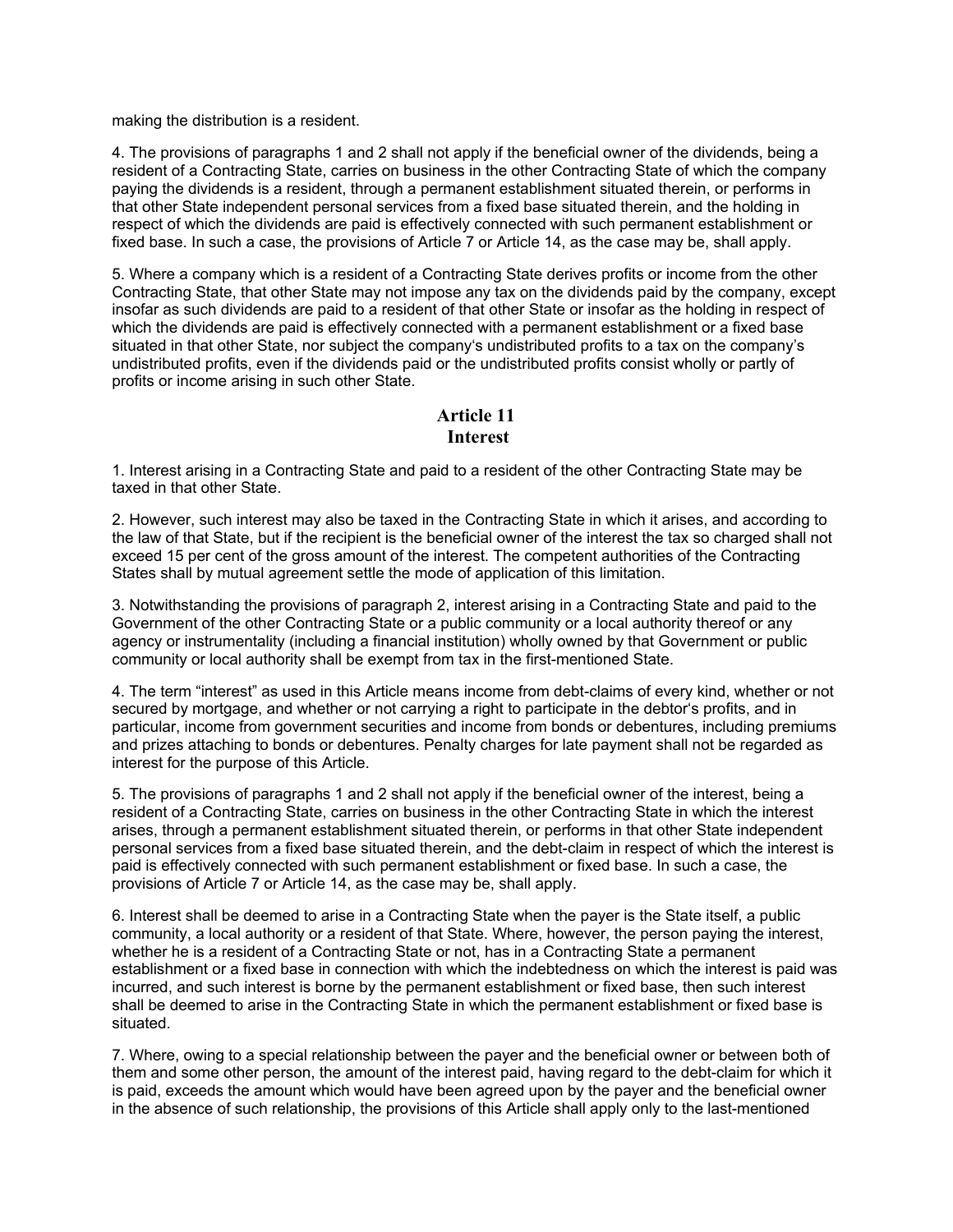amount. In that case, the excess part of the payments shall remain taxable according to the law of each Contracting State, due regard being had to the other provisions of this Convention.

# **Article 12 Royalties**

1. Royalties arising in a Contracting State and paid to a resident of the other Contracting State may be taxed in that other State.

2. However, royalties of the kind referred to in subparagraphs (b), (c) and (d) of paragraph 3 may also be taxed in the Contracting State in which they arise, and according to the law of that State, but the tax so charged shall not exceed 5 per cent, in the case of royalties referred to in subparagraph (b), and 15 per cent, in the case of royalties referred to in subparagraphs (c) and (d), of the gross amount of the royalties. The competent authorities of the Contracting States shall by mutual agreement settle the mode of application of this limitation.

3. The term "royalties" as used in this Article means payments of any kind received as a consideration:

(a) for the use of, or the right to use, any copyright of literary, artistic or scientific work;

(b) for the use of, or the right to use, any copyright of any cinematograph films, and films or tapes for television or radio broadcasting;

(c) for the use of, or the right to use, any patent, trade mark, design or model, plan, secret formula or process, or any industrial, commercial or scientific equipment; or

(d) for information concerning industrial, commercial or scientific experience.

4. The provisions of paragraphs 1 and 2 shall not apply if the recipient of the royalties, being a resident of a Contracting State, carries on business in the other Contracting State in which the royalties arise, through a permanent establishment situated therein, or performs in that other State independent personal services from a fixed base situated therein, and the right or property in respect of which the royalties are paid is effectively connected with such permanent establishment or fixed base. In such a case, the provisions of Article 7 or Article 14, as the case may be, shall apply.

5. Royalties shall be deemed to arise in a Contracting State when the payer is that State itself, a public community, a local authority or a resident of that State. Where, however, the person paying the royalties, whether he is a resident of a Contracting State or not, has in a Contracting State a permanent establishment or a fixed base in connection with which the liability to pay the royalties was incurred, and such royalties are borne by such permanent establishment or fixed base, then such royalties shall be deemed to arise in the Contracting State in which the permanent establishment or fixed base is situated.

6. Where, owing to a special relationship between the payer and the recipient or between both of them and some other person, the amount of the royalties paid, having regard to the use, right or information for which they are paid, exceeds the amount which would have been agreed upon by the payer and the recipient in the absence of such relationship, the provisions of this Article shall apply only to the lastmentioned amount. In that case, the excess part of the payments shall remain taxable according to the law of each Contracting State, due regard being had to the other provisions of this Convention.

# **Article 13 Capital gains**

1. Gains from the alienation of immovable property, as defined in paragraph 2 of Article 6, may be taxed in the Contracting State in which such property is situated.

2. Gains from the alienation of shares or other corporate rights referred to in paragraph 4 of Article 6 may be taxed in the Contracting State in which the immovable property owned by the company is situated.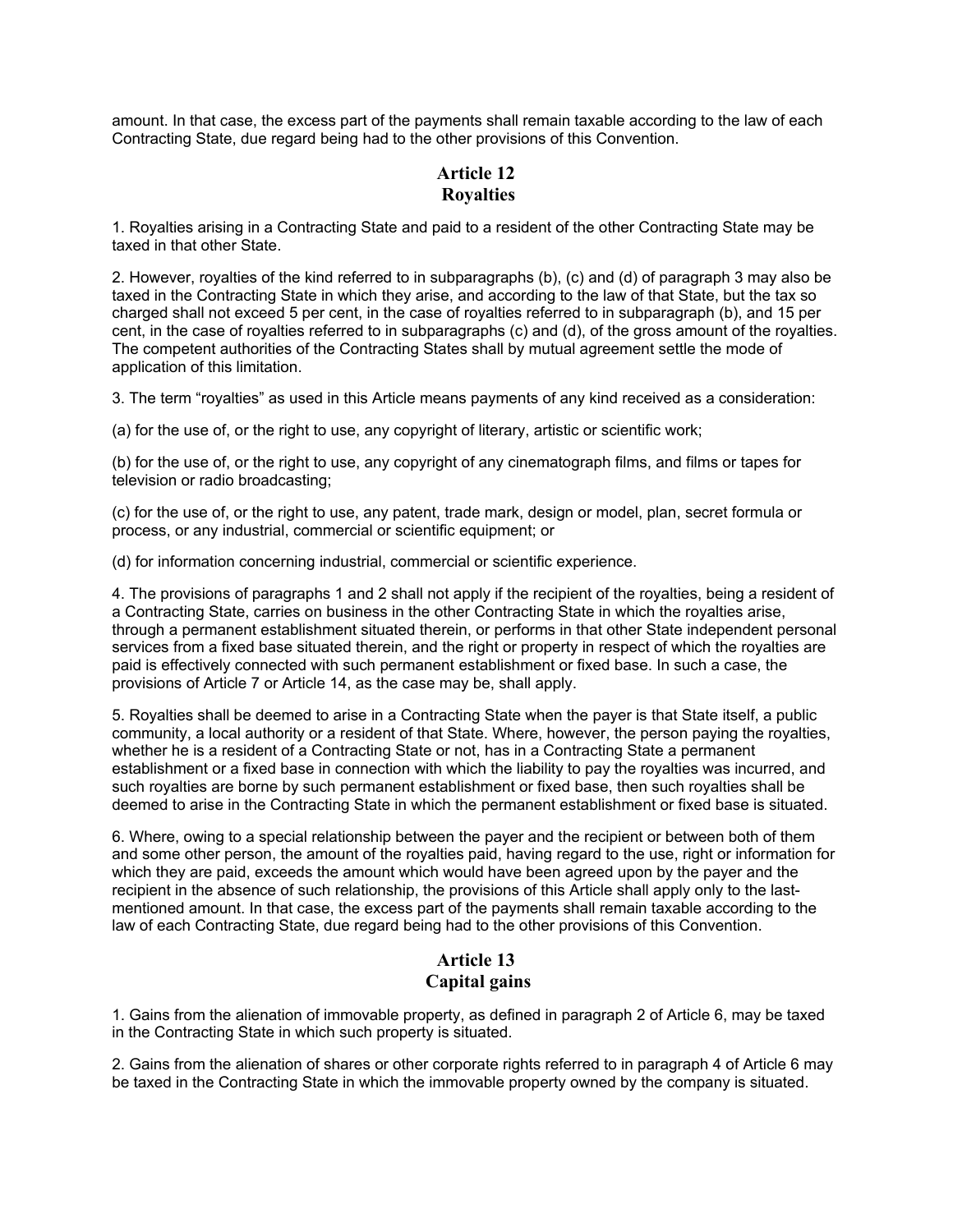3. Gains from the alienation of movable property forming part of the business property of a permanent establishment which an enterprise of a Contracting State has in the other Contracting State or of movable property pertaining to a fixed base available to a resident of a Contracting State in the other Contracting State for the purpose of performing independent personal services, including such gains from the alienation of such a permanent establishment (alone or together with the whole enterprise) or of such a fixed base, may be taxed in the other State. However, gains from the alienation of movable property of the kind referred to in paragraph 4 of Article 22 shall be taxable only in the Contracting State in which such movable property is taxable according to the said Article.

4. Gains from the alienation of any property other than those mentioned in paragraphs 1, 2 and 3, shall be taxable only in the Contracting State of which the alienator is a resident.

# **Article 14 Independent personal services**

1. Income derived by an individual resident of a Contracting State in respect of his professional services or other independent activities of a smaller character shall be taxable only in that State unless:

(a) he has a fixed base regularly available to him in the other Contracting State for the purpose of performing his services or activities, in which case so much of the income may be taxed in that other State as is attributable to that fixed base; or

(b) he is present in the other Contracting State for the purpose of performing his services or activities for a period or periods amounting to or exceeding in the aggregate 183 days in the taxable year concerned, in which case so much of the income may be taxed in that other State as is attributable to the services or activities performed in that other State.

2. The term "professional services or other independent activities" includes especially independent scientific, literary, artistic, educational or teaching activities as well as the independent activities of physicians, lawyers, engineers, architects, dentists and accountants.

## **Article 15 Dependent personal services**

1. Subject to the provisions of Article 16, 18, 19 and 20, salaries, wages and other similar remuneration derived by a resident of a Contracting State in respect of an employment shall be taxable only in that State unless the employment is exercised in the other Contracting State. If the employment is so exercised, such remuneration as is derived therefrom may be taxed in that other State.

2. Notwithstanding the provisions of paragraph 1, remuneration derived by a resident of a Contracting State in respect of an employment exercised in the other Contracting State shall be taxable only in the first-mentioned State if:

(a) the recipient is present in the other State for a period or periods not exceeding in the aggregate 183 days in the calendar year concerned, and

(b) the remuneration is paid by, or on behalf of, an employer who is not a resident of the other State, and

(c) the remuneration is not borne by a permanent establishment or a fixed base which the employer has in the other State.

3. Notwithstanding the preceding provisions of this Article, remuneration in respect of an employment exercised aboard a ship or aircraft in international traffic, may be taxed in the Contracting State in which the place of effective management of the enterprise is situated.

## **Article 16 Directors' fees**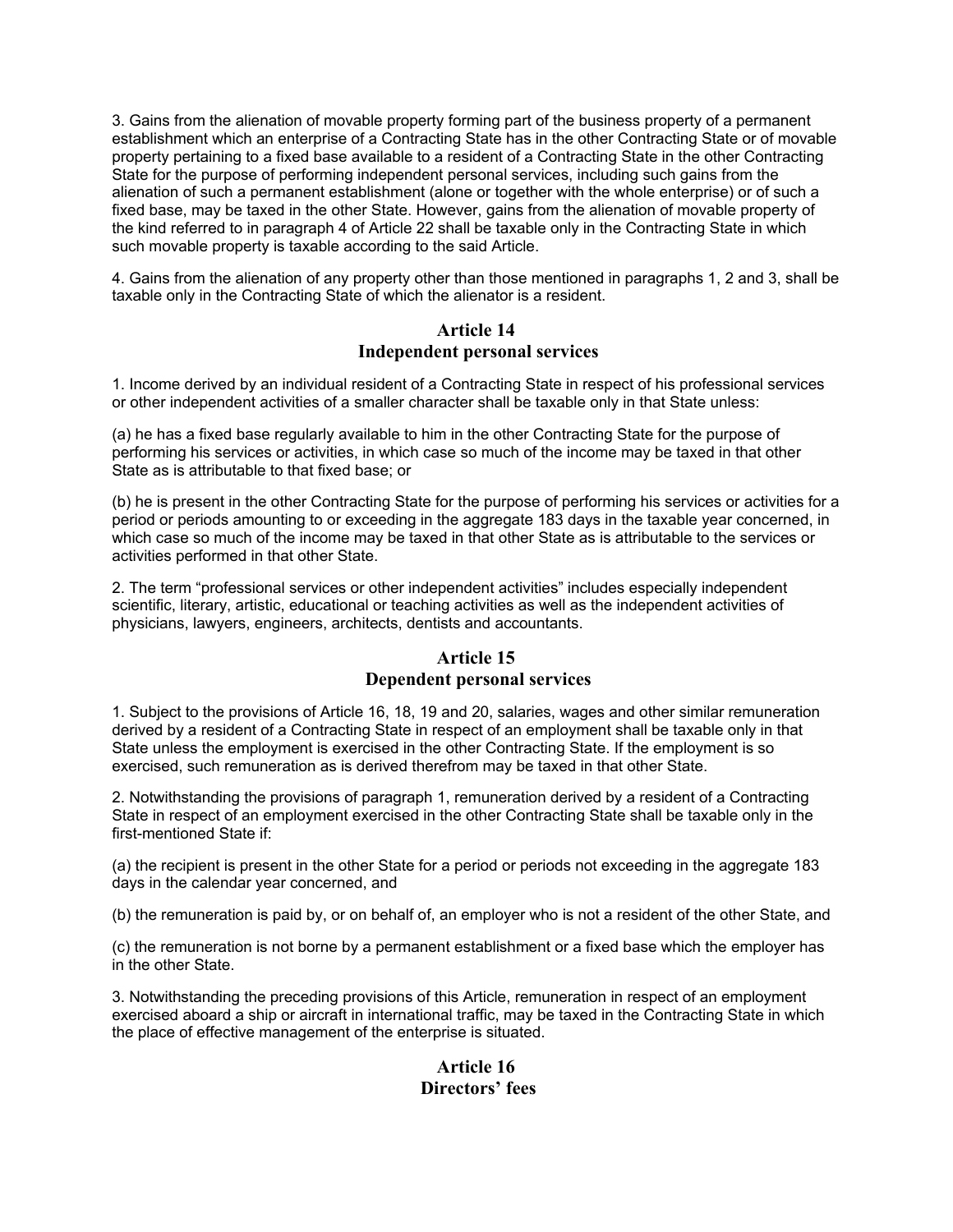Directors' fees and similar payments derived by a resident of a Contracting State in his capacity as a member of the board of directors or another similar organ of a company which is a resident of the other Contracting State may be taxed in that other State.

## **Article 17 Artistes and athletes**

1. Notwithstanding the provisions of Articles 14 and 15, income derived by a resident of a Contracting State as an entertainer, such as a theatre, motion picture, radio or television artiste, or a musician, or as an athlete, from his personal activities as such exercised in the other Contracting State, may be taxed in that other State.

2. Where income in respect of personal activities exercised by an entertainer or an athlete in his capacity as such accrues not to the entertainer or athlete himself but to another person, that income may, notwithstanding the provisions of Articles 7, 14 and 15, be taxed in the Contracting State in which the activities of the entertainer or athlete are exercised.

## **Article 18 Pensions**

1. Any pension (other than a pension of the kind referred to in paragraph 2) or any annuity derived by an individual who is a resident of a Contracting State from sources within the other Contracting State may be taxed in that other State.

2. Subject to the provisions of paragraph 2 of Article 19, pensions and other payments made under the social security legislation of a Contracting State shall be taxable only in that State.

3. The term "pension" means a periodic payment made in consideration of services rendered in the past or by way of compensation for injuries received during the course of an employment.

4. The term "annuity" means a stated sum payable periodically at stated times, during life or during a specified or ascertainable period of time, under an obligation to make the payments in return for adequate and full compensation in money or money's worth.

#### **Article 19 Government service**

1. (a) Remuneration, other than a pension, paid by a Contracting State or a public community or a local authority thereof to any individual in respect of services rendered to that State or community or local authority thereof shall be taxable only in that State.

(b) However, such remuneration shall be taxable only in the Contracting State of which the recipient is a resident if the services are rendered in that State and the recipient:

#### (i) is a national of that State; or

(ii) did not become a resident of that State solely for the purpose of performing the services.

2. (a) Any pension paid by, or out of funds created by, a Contracting State or a public community or a local authority thereof to any individual in respect of services rendered to that State or community or local authority thereof shall be taxable only in that State.

(b) However, such pension shall be taxable only in the Contracting State of which the recipient is a resident if he is a national of that State.

3. The provisions of Articles 15, 16 and 18 shall apply to remuneration and pensions in respect of services rendered in connection with any business carried on by a Contracting State or a public community or a local authority thereof.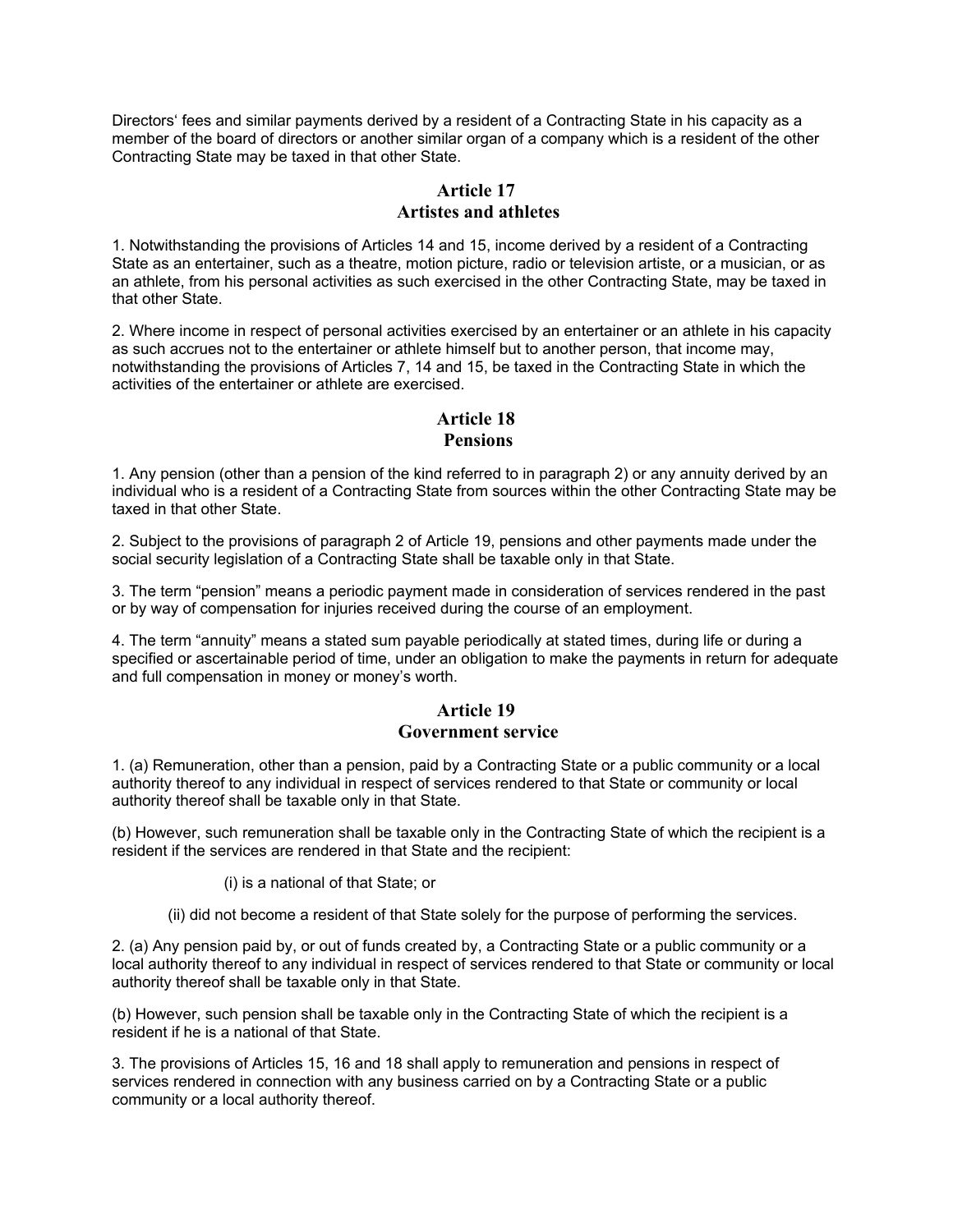# **Article 20 Students**

1. Payments which a student or business, technical, agricultural or forestry apprentice who is or was immediately before visiting a Contracting State a resident of the other Contracting State and who is present in the first-mentioned State solely for the purpose of his education or training receives for the purpose of his maintenance, education or training shall not be taxed in that State, provided that such payments are made to him from sources outside the State.

2. A student at a university or other institution for higher education in a Contracting State, or a business, technical, agricultural or forestry apprentice who is or was immediately before visiting the other Contracting State a resident of the first-mentioned State and who is present in the other State for a period or periods not exceeding in the aggregate 365 days in any continuous period of two years, shall not be taxed in that other State in respect of remuneration for services rendered in that State, provided that the services are in connection with his studies or training and the remuneration constitutes earnings necessary for his maintenance.

# **Article 21 Other income**

1. Items of income of a resident of a Contracting State not dealt with in the foregoing Articles of this Convention shall be taxable only in that State. However, where such item of income arises in the other Contracting State such income may be taxed in that other State.

2. The provisions of paragraph 1 shall not apply to income, other than income from immovable property as defined in paragraph 2 of Article 6 and income from shares or other corporate rights referred to in paragraph 4 of Article 6, if the recipient of the income, being a resident of a Contracting State, carries on business in the other Contracting State through a permanent establishment situated therein, or performs in that other State independent personal services from a fixed base situated therein, and the right or property in respect of which the income is paid is effectively connected with such permanent establishment or fixed base. In such a case, the provisions of Article 7 or Article 14, as the case may be, shall apply.

## **Article 22 Capital**

1. Capital represented by immovable property, as defined in paragraph 2 of Article 6, may be taxed in the Contracting State in which such property is situated.

2. Shares or other corporate rights referred to in paragraph 4 of Article 6 may be taxed in the Contracting State in which the immovable property owned by the company is situated.

3. Capital represented by movable property forming part of the business property of a permanent establishment of an enterprise, or by movable property pertaining to a fixed base used for the performance of independent personal services, may be taxed in the Contracting State in which the permanent establishment or fixed base is situated.

4. Ships and aircraft operated in international traffic, and movable property pertaining to the operation of such ships and aircraft, shall be taxable only in the Contracting State in which the place of effective management of the enterprise is situated.

5. All other elements of capital of a resident of a Contracting State shall be taxable only in that State.

#### **Article 23 Personal allowances**

1. Individuals who are residents of Finland may claim the same personal allowances, reliefs and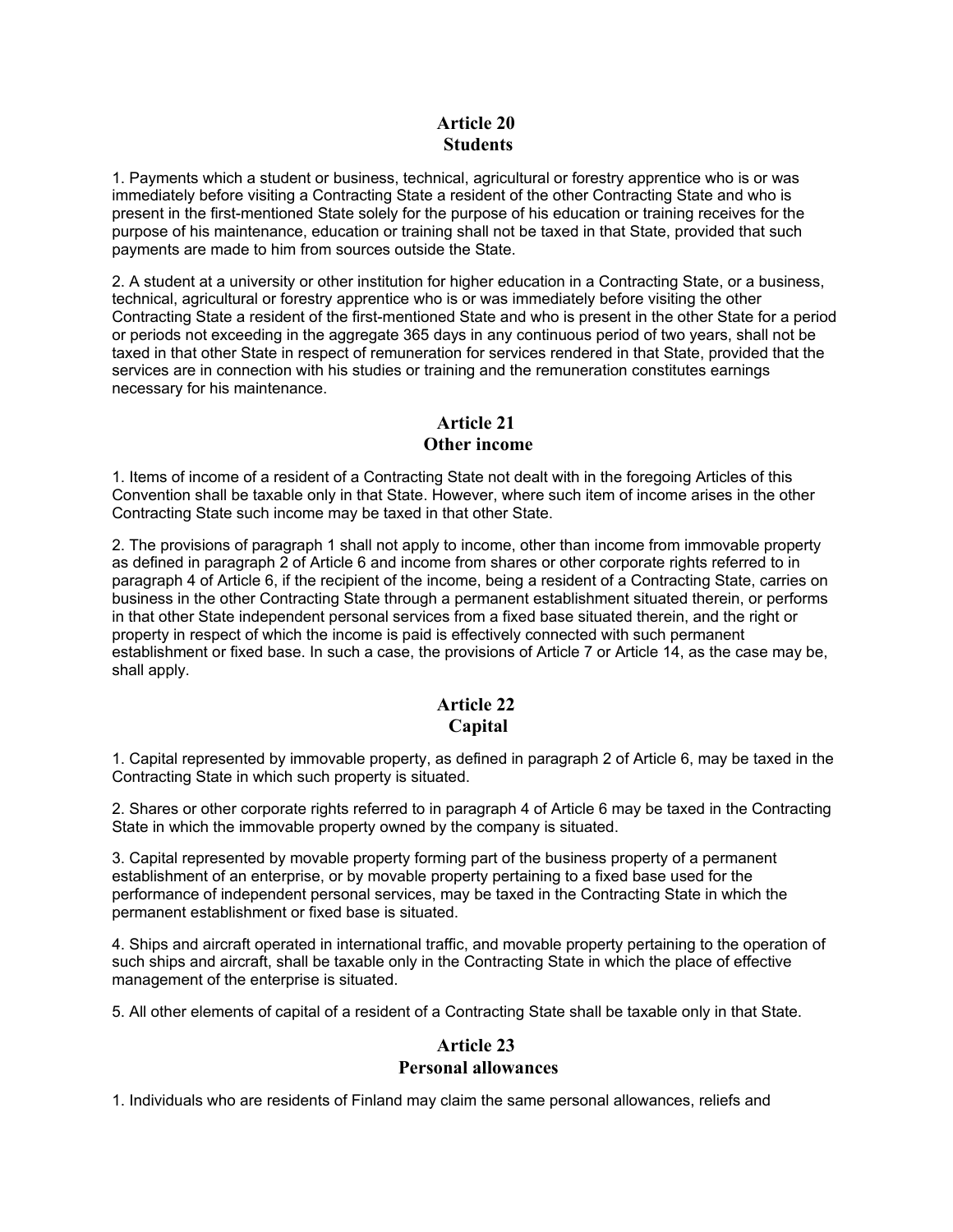reductions for the purposes of Zambian tax as Zambian nationals who are not residents of Zambia.

2. Individuals who are residents of Zambia may claim the same personal allowances, reliefs and reductions for the purposes of Finnish tax as Finnish nationals who are not residents of Finland.

## **Article 24 Elimination of double taxation**

1. (a) Where a resident of Finland derives income or owns capital which, in accordance with the provisions of this Convention, may be taxed in Zambia, Finland shall, where the provisions of subparagraph (b) are not applicable, allow:

(i) as a deduction from the taxes on income of that person, an amount equal to the taxes on income paid in Zambia,

(ii) as a deduction from the tax on capital of that person, an amount equal to the taxes on capital paid in Zambia.

The deduction in either case shall not, however, exceed that part of the taxes on income or on capital, respectively, as computed before the deduction is given, which is appropriate, as the case may be, to the income or the capital which may be taxed in Zambia.

(b) Notwithstanding the provisions of subparagraph (a), dividends paid by a company which is a resident of Zambia to a company which is a resident of Finland shall be exempt from Finnish tax to the extent that the dividends would have been exempt from tax under Finnish taxation law if both companies had been residents of Finland.

2. Notwithstanding any other provision of this Convention, an individual who is a resident of Zambia and under Finnish taxation law with respect to the Finnish taxes referred to in Article 2 also is regarded as a resident of Finland may be taxed in Finland. However, Finland shall allow any Zambian tax paid on the income or capital as a deduction from Finnish tax in accordance with the provisions of paragraph 1. The provisions of this paragraph shall apply only to nationals of Finland.

3. Subject to the existing provisions of the law of Zambia regarding the allowance as a credit against Zambian tax of tax payable in a territory outside Zambia and to any subsequent modification of these provisions, which shall not affect the general principle hereof, tax payable under the laws of Finland whether directly or by deduction, on profits, income or chargeable gains from sources within Finland shall be allowed as a credit against any Zambian tax computed by reference to the same profits, income or chargeable gains by reference to which the Finnish tax is computed. However, in the case of a dividend the credit against Zambian tax shall take into account only such Finnish tax payable in respect thereof as is additional to Finnish tax payable by the company on its profits out of which the dividend is paid and is ultimately borne by the recipient of the dividend.

#### **Article 25 Non-discrimination**

1. The nationals of a Contracting State, whether or not they are residents of one of the Contracting States, shall not be subjected in the other Contracting State to any taxation or any requirement connected therewith which is other or more burdensome than the taxation and connected requirements to which nationals of that other State in the same circumstances are or may be subjected.

2. The taxation on a permanent establishment which an enterprise of a Contracting State has in the other Contracting State shall not be less favourably levied in that other State than the taxation levied on enterprises of that other State carrying on the same activities.

This provision shall not be construed as obliging a Contracting State to grant to residents of the other Contracting State any personal allowances, reliefs and reductions for taxation purposes on account of civil status or family responsibilities which it grants to its own residents.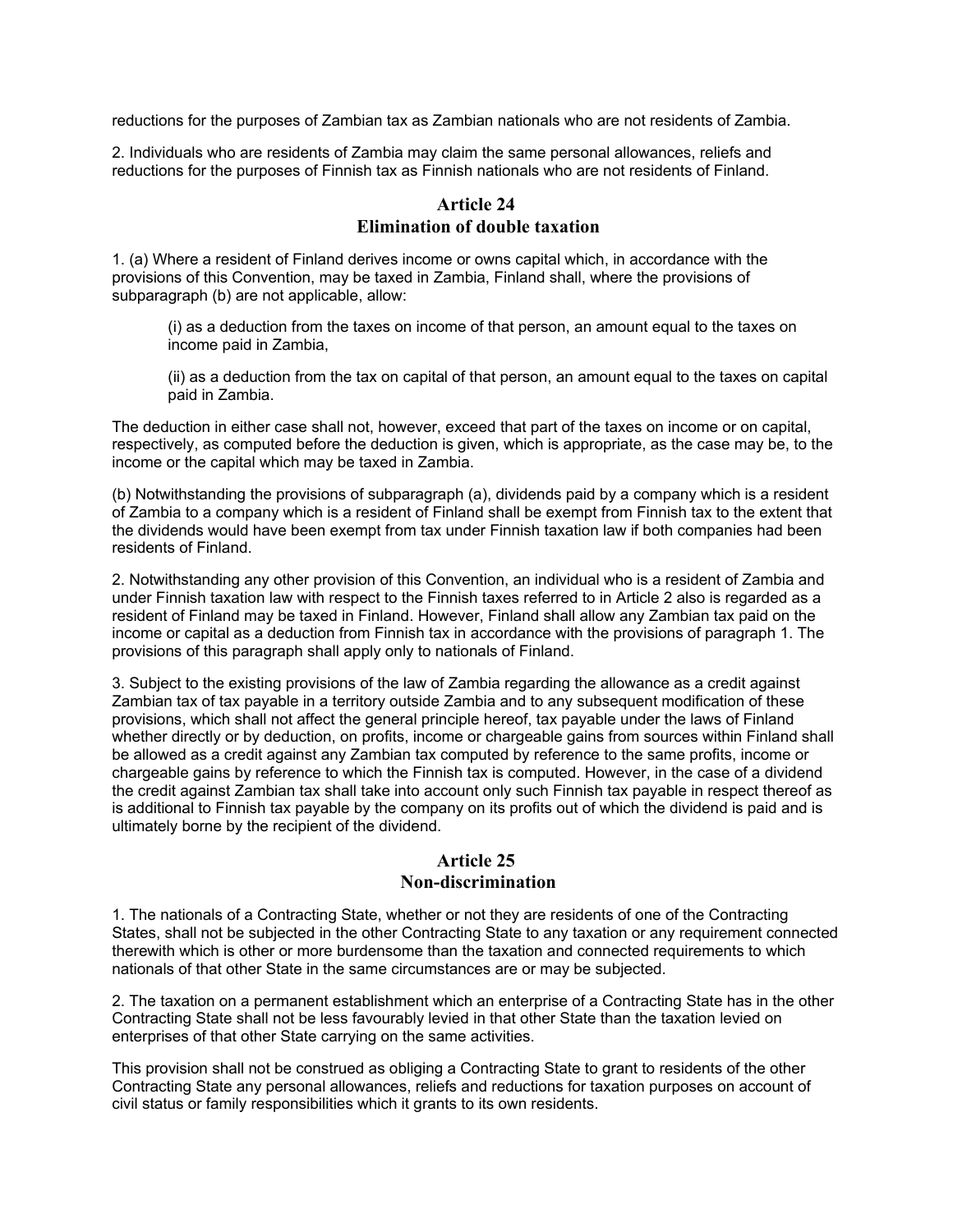3. Except where the provisions of paragraph 1 of Article 9, paragraph 7 of Article 11, or paragraph 6 of Article 12 apply, interest, royalties and other disbursements paid by an enterprise of a Contracting State to a resident of the other Contracting State shall, for the purpose of determining the taxable profits of such enterprise, be deductible under the same condition as if they had been paid to a resident of the firstmentioned State.

Similarly, any debts of an enterprise of a Contracting State to a resident of the other Contracting State shall, for the purpose of determining the taxable capital of such enterprise, be deductible as if they had been contracted to a resident of the first-mentioned State.

4. Enterprises of a Contracting State, the capital of which is wholly or partly owned or controlled, directly or indirectly, by one or more residents of the other Contracting State, shall not be subjected in the firstmentioned Contracting State to any taxation or any requirement connected therewith which is other or more burdensome than the taxation and connected requirements to which other similar enterprises of that first-mentioned State are or may be subjected.

5. In this Article the term "taxation" means taxes of every kind and description.

## **Article 26**

#### **Mutual agreement procedure**

1. Where a resident of a Contracting State considers that the actions of one or both of the Contracting State result or will result for him in taxation not in accordance with this Convention, he may, notwithstanding the remedies provided by the national laws of those States, present his case to the competent authority of the Contracting State of which he is a resident or, if his case comes under paragraph 1 of Article 25, to that of the Contracting State of which he is a national. This case must be presented within three years from the first notification of the action giving rise to taxation not in accordance with the Convention.

2. The competent authority shall endeavour, if the objection appears to it to be justified and if it is not itself able to arrive at an appropriate solution, to resolve the case by mutual agreement with the competent authority of the other Contracting State, with a view to the avoidance of taxation which is not in accordance with the Convention. Any agreement reached shall be implemented notwithstanding any time limits in the national laws of the Contracting States.

3. The competent authorities of the Contracting States shall endeavour to resolve by mutual agreement any difficulties or doubts arising as to the interpretation or application of the Convention. They may also consult together for the elimination of double taxation in cases not provided for in the Convention.

4. The competent authorities of the Contracting States may communicate with each other directly for the purpose of reaching an agreement in the sense of the preceding paragraphs. When it seems advisable in order to reach agreement to have an oral exchange of opinions, such exchange may take place through a commission consisting of representatives of the competent authorities of the Contracting States.

# **Article 27 Exchange of information**

1. The competent authorities of the Contracting States shall exchange such information as is necessary for the carrying out of this Convention or of the domestic laws of the Contracting States concerning taxes covered by this Convention insofar as the taxation thereunder is not contrary to this Convention. The exchange of information is not restricted by Article 1. Any information received by a Contracting State shall be treated as secret in the same manner as information obtained under the domestic laws of that State and shall be disclosed only to persons or authorities (including courts and administrative bodies) involved in the assessment or collection of, the enforcement or prosecution in respect of, or the determination of appeals in relation to, the taxes which are the subject of the Convention. Such persons or authorities shall use the information only for such purposes. These persons or authorities may disclose the information in public court proceedings or in judicial decisions.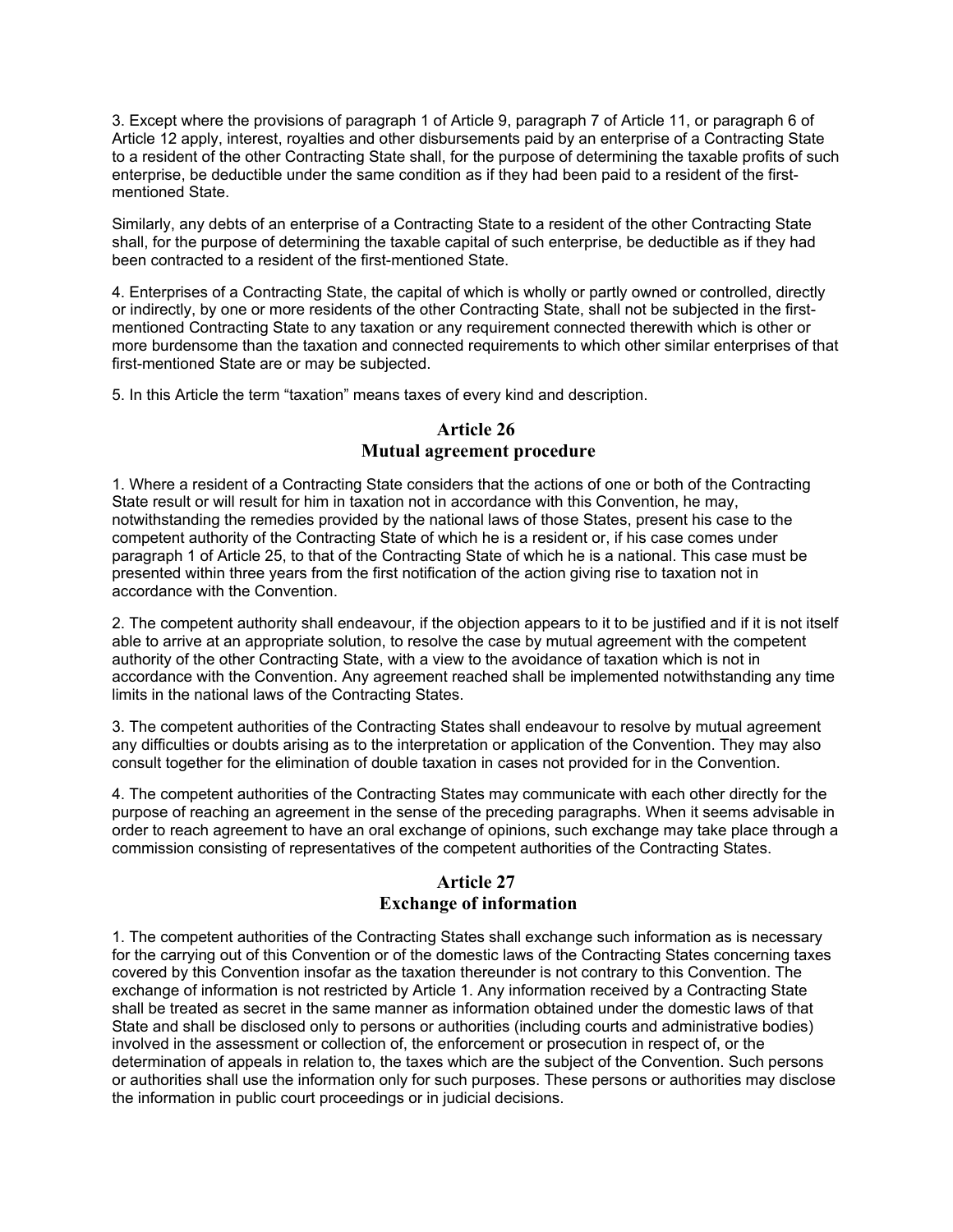2. In no case shall the provisions of paragraph 1 be construed so as to impose on one of the Contracting States the obligation:

(a) to carry out administrative measures at variance with the laws and the administrative practice of that or of the other Contracting State;

(b) to supply particulars which are not obtainable under the laws or in the normal course of the administration of that or of the other Contracting State;

(c) to supply information which would disclose any trade, business, industrial, commercial or professional secret or trade process, or information, the disclosure of which would be contrary to public policy (ordre public).

#### **Article 28 Diplomatic and consular officials**

Nothing in this Convention shall affect the fiscal privileges of diplomatic or consular officials under the general rules of international law or under the provisions of special agreements.

# **Article 29 Entry into force**

1. The Governments of the Contracting States shall notify to each other that the constitutional requirements for the entry into force of this Convention have been complied with.

2. The Convention shall enter into force thirty days after the date of the later of the notifications referred to in paragraph 1 and its provisions shall have effect:

(a) in Finland

(i) in respect of taxes withheld at source to amounts derived on or after 1 January in the calendar year next following the year in which the Convention enters into force;

(ii) in respect of other taxes on income, taxes on capital and taxes chargeable for any taxable year beginning on or after 1 January in the calendar year next following the year in which the Convention enters into force;

(b) in Zambia with respect to income and chargeable gains for charge years beginning after 31 March in the year following the year in which the Convention enters into force.

# **Article 30 Termination**

This Convention shall remain in force until terminated by one of the Contracting States. Either Contracting State may terminate the Convention, through diplomatic channels, by giving notice of termination at least six months before the end of any calendar year following after the period of five years from the date on which the Convention enters into force. In such event, the Convention shall cease to have effect:

(a) in Finland:

(i) in respect of taxes withheld at source, to amounts derived on or after 1 January in the calendar year next following the year in which the notice is given;

(ii) in respect of other taxes on income, and taxes on capital, to taxes chargeable for any taxable year beginning on or after 1 January in the calendar year next following the year in which the notice is given;

(b) in Zambia with respect to income and chargeable gains for charge years beginning after 31 March in the year next following the year in which the notice is given.